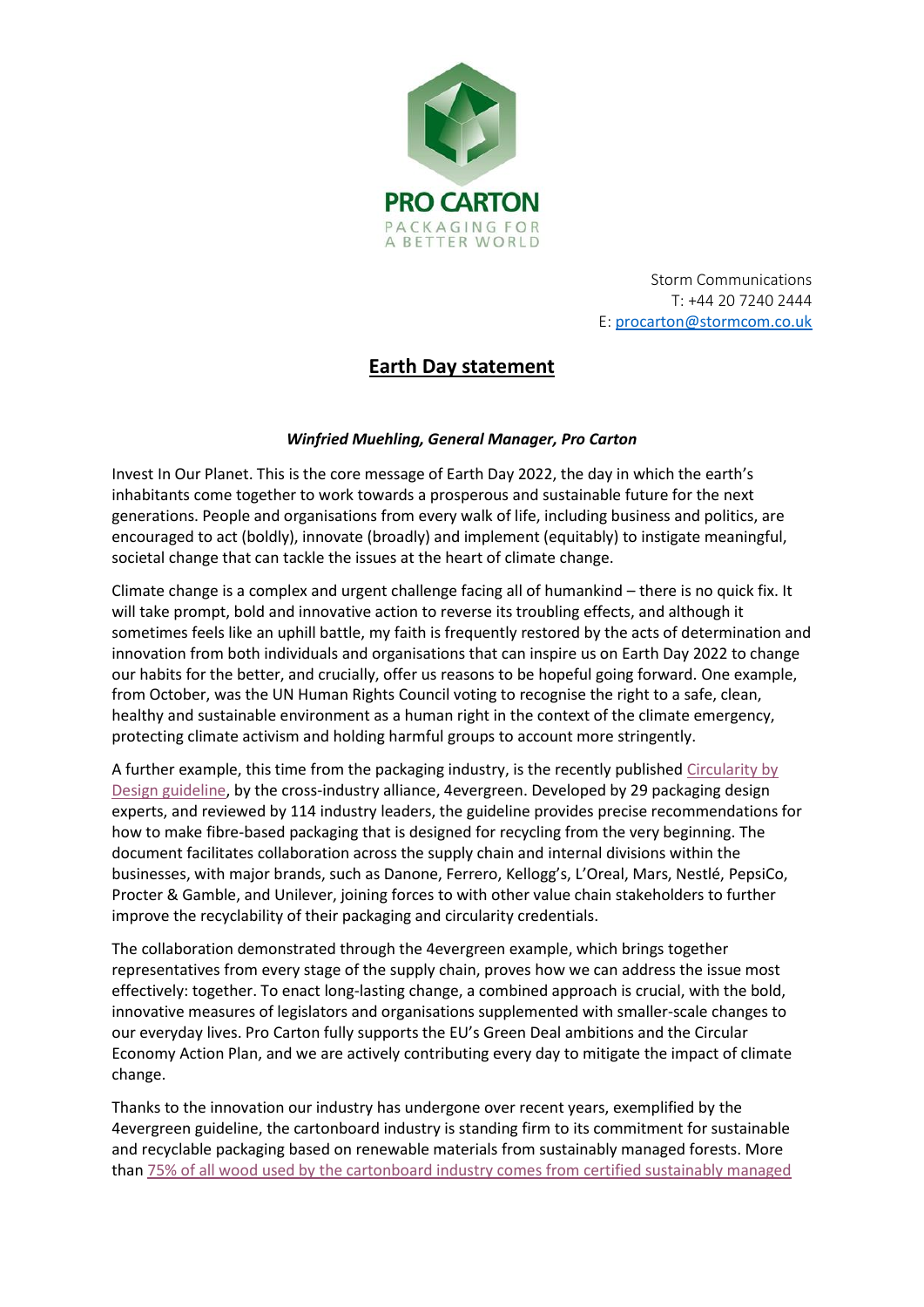

Storm Communications T: +44 20 7240 2444 E: [procarton@stormcom.co.uk](mailto:procarton@stormcom.co.uk)

[forests in Europe,](https://www.procarton.com/wp-content/uploads/2021/05/2021-Cartons-and-Sustainable-Forests.pdf) with the forests used to source this natural material expanding year after year. Furthermore[, cartonboard boasts the highest recycling rate of all the packaging materials, at 84.2%,](https://ec.europa.eu/eurostat/statistics-explained/index.php?title=Packaging_waste_statistics&oldid=548993) demonstrating unequivocally that consumers trust the cartonboard recycling system.

There is no better time than Earth Day to come together and reverse the effects of climate change. From big organisations leading by example, to every individual adjusting our habits to make small but impactful changes to the environment, each one of us has the power to make a difference. Together, we can make Earth Day 2022 the most influential yet.

Ends

Find hi-res images at:

For more information on the benefits of carton and cartonboard, visi[t www.procarton.com](http://www.procarton.com/) or join the discussion on social media: Follow Pro Carton on Twitter[: www.twitter.com/pro\\_carton](http://www.twitter.com/pro_carton) Like the Pro Carton Facebook page[: www.facebook.com/procartoneurope/](https://www.facebook.com/procartoneurope/) Join the discussion on LinkedIn[: https://uk.linkedin.com/company/pro-carton](https://uk.linkedin.com/company/pro-carton) Visit the Pro Carton Pinterest board[: www.pinterest.co.uk/procarton/](https://www.pinterest.co.uk/procarton/)

### Notes to editors:

For further information, please contact the Pro Carton press office on +44 (0) 20 7240 2444 o[r procarton@stormcom.co.uk](mailto:procarton@stormcom.co.uk)

#### About Pro Carton

Pro Carton is the European Association of Carton and Cartonboard manufacturers. Its main purpose is to promote the use of cartons and cartonboard as an economically and ecologically balanced packaging medium. www.procarton.com

#### What is cartonboard?

Cartonboard is a multilayer paper-based material with, usually, three or more layers of fibre derived from wood, or recycled materials such as paper or cartonboard. It is often used in packaging to make cartons for everyday products, such as breakfast cereals, frozen foods, luxury fragrances and pharmaceuticals.

## EXAMPLES OF CARTONS MADE FROM CARTONBOARD: